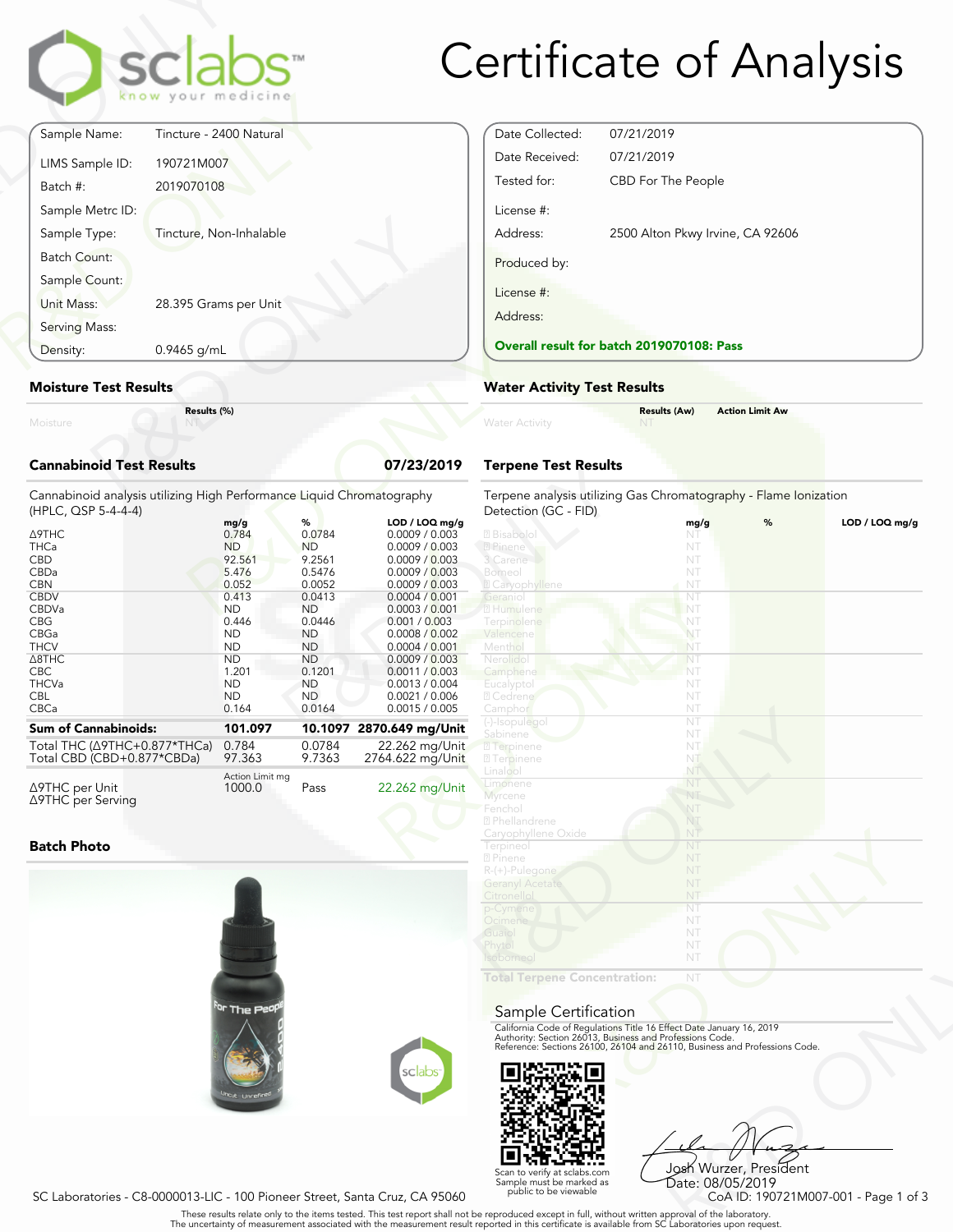

# Certificate of Analysis

|                     | sclabs <sup>.</sup><br>know your medicine |
|---------------------|-------------------------------------------|
| Sample Name:        | Tincture - 2400 Natural                   |
| LIMS Sample ID:     | 190721M007                                |
| Batch #:            | 2019070108                                |
| Sample Metrc ID:    |                                           |
| Sample Type:        | Tincture, Non-Inhalable                   |
| <b>Batch Count:</b> |                                           |
| Sample Count:       |                                           |
| Unit Mass:          | 28.395 Grams per Unit                     |
| Serving Mass:       |                                           |
| Density:            | 0.9465 g/mL                               |

#### **Pesticide Test Results**

| 0.9465 g/mL<br>Density:                                                                                                                                         | <b>Overall result for batc</b>                                                            |  |
|-----------------------------------------------------------------------------------------------------------------------------------------------------------------|-------------------------------------------------------------------------------------------|--|
| <b>Pesticide Test Results</b>                                                                                                                                   | <b>Pesticide Test Results</b>                                                             |  |
| Pesticide, Fungicide and plant growth regulator analysis utilizing<br>HPLC-Mass Spectrometry and GC-Mass Spectrometry                                           | Pesticide, Fungicide and<br><b>HPLC-Mass Spectrometry</b>                                 |  |
| $LOD / LOQ \mu g/g$<br>Action Limit µg/g<br>Results (µg/g)<br>Abamectin<br>NT<br>NT<br>Acephate<br>NT<br>Acequinocyl<br>NT<br>Acetamiprid<br>NT<br>Azoxystrobin | Aldicarb<br>Carbofuran<br>Chlordane<br>Chlorfenapyr<br>Chlorpyrifos                       |  |
| NT<br><b>Bifenazate</b><br>NT<br><b>Bifenthrin</b><br>NT<br><b>Boscalid</b><br>NT<br>Captan<br>NT<br>Carbaryl                                                   | Coumaphos<br>Daminozide<br><b>DDVP</b> (Dichlorvos)<br><b>Dimethoate</b><br>Ethoprop(hos) |  |
| NT<br>Chlorantraniliprole<br>NT<br>Clofentezine<br>NT<br>Cyfluthrin<br>NT<br>Cypermethrin<br>NT                                                                 | Etofenprox<br>Fenoxycarb<br>Fipronil<br>Imaza i<br>Methiocarb                             |  |
| Diazinon<br>NT<br>Dimethomorph<br>NT<br>Etoxazole<br>Fenhexamid<br>NT<br>NT<br>Fenpyroximate                                                                    | Methyl parathion<br>Mevinphos<br>Paclobutrazo<br>Propoxur                                 |  |
| NT<br>Flonicamid<br>NT<br>Fludioxonil<br>NT<br>Hexythiazox<br>Imidacloprid<br>NT<br>NT                                                                          | Spiroxamine<br>Thiacloprid                                                                |  |
| Kresoxim-methyl<br>NT<br>Malathion<br>NT<br>Metalaxyl                                                                                                           | <b>Heavy Metal Test Res</b>                                                               |  |
| NT<br>Methomyl<br>NT<br>Myclobutanil<br>NT<br>Naled                                                                                                             | Heavy metal analysis utiliz<br>Spectrometry (ICP-MS)                                      |  |
| NT<br>Oxamyl<br>Pentachloronitrobenzene<br>NT<br>NT<br>Permethrin<br>NT<br>Phosmet<br>NT<br>Piperonylbutoxide                                                   | Cadmium<br>Lead<br>Arsenic<br>Mercury                                                     |  |
| NT<br>Prallethrin<br>NT<br>Propiconazole<br>NT<br>Pyrethrins<br>NT<br>Pyridaben<br>NT<br>Spinetoram                                                             |                                                                                           |  |
| NT<br>Spinosad<br>NT<br>Spiromesifen<br>NT<br>Spirotetramat<br>NT<br>Tebuconazole<br>NT<br>Thiamethoxam<br>NT<br>Trifloxystrobin                                |                                                                                           |  |

### **Mycotoxin Test Results**

Mycotoxin analysis utilizing HPLC-Mass Spectrometry **Results (μg/kg) Action Limit μg/kg LOD / LOQ μg/kg** NT



#### **Pesticide Test Results**

Pesticide, Fungicide and plant growth regulator analysis utilizing HPLC-Mass Spectrometry and GC-Mass Spectrometry **Results (μg/g) Action Limit μg/g LOD / LOQ μg/g** NT Carbofuran

| Carboturan<br>Chlordane         | NT<br>NT                                                       |  |
|---------------------------------|----------------------------------------------------------------|--|
| Chlorfenapyr                    | NT                                                             |  |
| Chlorpyrifos                    | NT                                                             |  |
| Coumaphos                       | NT                                                             |  |
| Daminozide                      | NT                                                             |  |
| <b>DDVP</b> (Dichlorvos)        | NT                                                             |  |
| Dimethoate                      | NT                                                             |  |
| Ethoprop(hos)                   | NT                                                             |  |
| Etofenprox                      | NT                                                             |  |
| Fenoxycarb                      | NT                                                             |  |
| Fipronil                        | NT                                                             |  |
| Imazalil                        | NT                                                             |  |
| Methiocarb                      | NT                                                             |  |
| Methyl parathion                | NT                                                             |  |
| Mevinphos                       | NT                                                             |  |
| Paclobutrazol                   | NT                                                             |  |
| Propoxur                        | NT                                                             |  |
| Spiroxamine                     | NT                                                             |  |
| Thiacloprid                     | NT                                                             |  |
|                                 |                                                                |  |
|                                 |                                                                |  |
| <b>Heavy Metal Test Results</b> |                                                                |  |
|                                 |                                                                |  |
|                                 |                                                                |  |
|                                 | Heavy metal analysis utilizing Inductively Coupled Plasma Mass |  |
| Spectrometry (ICP-MS)           |                                                                |  |
|                                 | Results (µg/g)<br>Action Limit µg/g<br>$LOD / LOQ \mu g/g$     |  |
| Cadmium                         |                                                                |  |
| Lead                            | NT                                                             |  |
| Arsenic                         |                                                                |  |
| Mercury                         | NT                                                             |  |

### **Heavy Metal Test Results**

| Spectrometry (ICP-MS)                 | Heavy metal analysis utilizing Inductively Coupled Plasma Mass                                                                                                                                                 |                     |
|---------------------------------------|----------------------------------------------------------------------------------------------------------------------------------------------------------------------------------------------------------------|---------------------|
|                                       | Results (µg/g)<br>Action Limit µg/g                                                                                                                                                                            | $LOD / LOQ \mu g/g$ |
| Cadmium<br>Lead<br>Arsenic<br>Mercury | NT                                                                                                                                                                                                             |                     |
| Sample Certification                  |                                                                                                                                                                                                                |                     |
|                                       | California Code of Regulations Title 16 Effect Date January 16, 2019<br>Authority: Section 26013, Business and Professions Code.<br>Reference: Sections 26100, 26104 and 26110, Business and Professions Code. |                     |
|                                       |                                                                                                                                                                                                                |                     |



Frect Date January 16, 2019<br>
Trofessions Code.<br>
110, Business and Professions Code.<br>
110, Business and Professions Code.<br>
108 Wurzzer, President<br>
Date: 08/05/2019<br>
CoA ID: 190721M007-001 - Page 2 of 3<br>
pproval of the labor Josh Wurzer, President Date: 08/05/2019<br>CoA ID: 190721M007-001 - Page 2 of 3

SC Laboratories - C8-0000013-LIC - 100 Pioneer Street, Santa Cruz, CA 95060

. These results relate only to the items tested. This test report shall not be reproduced except in full, without written approval of the laboratory.<br>The uncertainty of measurement associated with the measurement result re